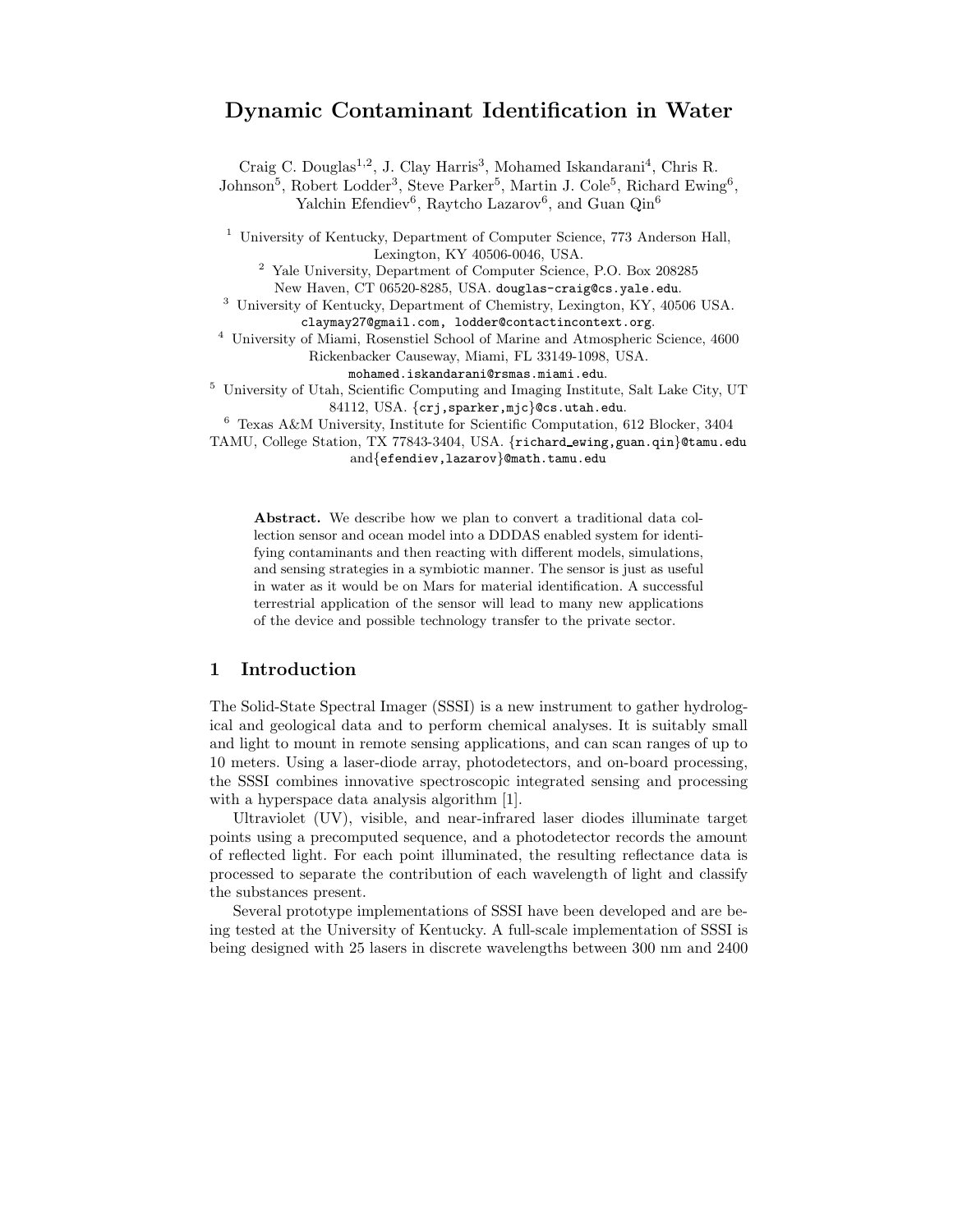

Fig. 1. SSSI emiter and collected spectrum.

nm with 5 rows of each wavelength. This full-scale version is designed to consume less than 4 Watts and weigh less than 600 grams. The rugged laser diodes and detectors allow SSSI to be packaged in a small, rugged, space qualified package. For water monitoring in the open ocean, imaging capability is not needed, and a single row of diodes (with one diode at each frequency) is sufficient, and power consumption of the optical system can be reduce to approximately one watt.

The SSSI combines near-infrared, visible, and ultraviolet spectroscopy with a powerful statistical classification algorithm to detect and identify contaminants in water. Virtually every organic compound (e.g., polycyclic aromatic hydrocarbons, paraffins, carboxylic acids, and sulfonic acids) has a near-IR spectrum that can be measured, including two classes of terrestrial biomarkers, lipids, and amino acids. Near-infrared spectra consist of overtones and combinations of fundamental mid-infrared bands, giving near-infrared spectra a powerful ability to identify organic compounds while still permitting some penetration of light into samples [2].



Fig. 2. SSSI processing

To further increase the signal-to-noise ratio, the SSSI uses Walsh-Hadamard or CRISP encoding sequences of light pulses. In a Walsh-Hadamard sequence multiple laser diodes illuminate the target at the same time, increasing the number of photons received at the photo detector. The Walsh- Hadamard sequence can be demultiplexed to individual wavelength responses with a matrix-vector multiply [3]. Benefits of generating encoding sequences by this method include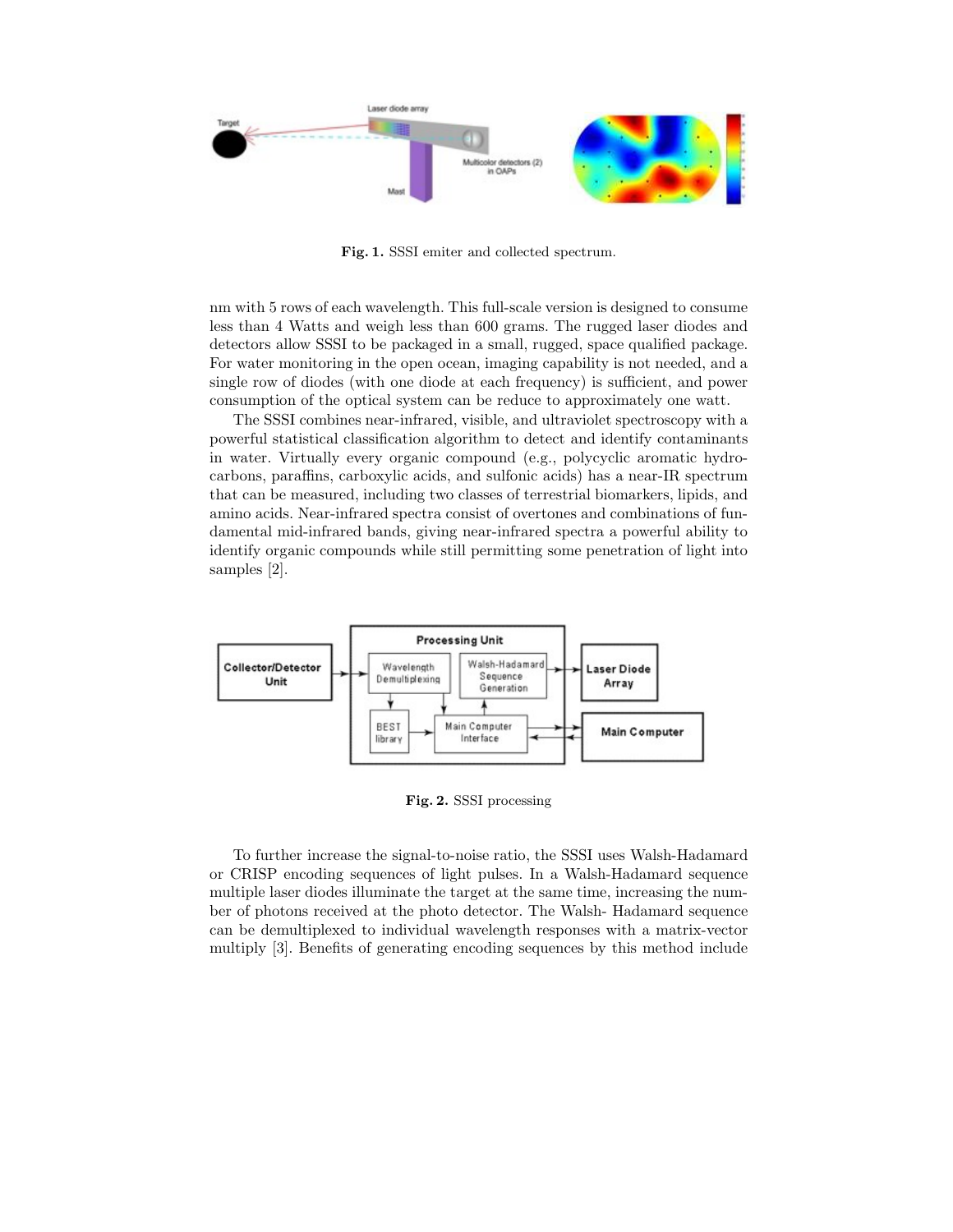equivalent numbers of on and off states for each sequence and a constant number of diodes in the on state at each resolution point of a data acquisition period.

CRISP encoding uses orthogonal pseudorandom codes with unequal numbers of on and off states. The duty cycle of each code is different, and the codes are selected to deliver the highest duty cycles at the wavelengths where the most light is needed and lowest duty cycle where the least light is needed to make the sum of all of the transmitted (or reflected) light from the samples proportional to the analyte concentration of interest.

The initial deployment of the sensor and model will focus on estuarine regions where water quality monitoring is critical for human health and environmental monitoring. The authors will capitalize on an existing configuration of the model to the Hudson-Raritan Estuary to illustrate the model's capabilities. As shown in Fig. 3 the model domain includes the Lower and Middle Hudson River, the Hudson-Raritan Estuary, Newark Bay and Long Island sound. In the initial experimentation stage only a portion of the grid will be for fast prototyping of the different elements in the DDDAS system.



Fig. 3. Spectral element grid showing elemental partition of the New York/Newark Bay estuarine system.

The forward model is based on the two-dimensional Spectral Element Ocean Model (SEOM-2D) which solves the shallow water equations:

$$
\boldsymbol{u}_t + \boldsymbol{u} \cdot \nabla \boldsymbol{u} + \boldsymbol{f} \times \boldsymbol{u} + g \nabla \eta = \frac{\boldsymbol{\tau}_w - \boldsymbol{\tau}_d}{\rho h} + \frac{\nabla \cdot (h\nu \nabla \boldsymbol{u})}{h}
$$
(1)

$$
h_t + \nabla \cdot (h\mathbf{u}) = Q \tag{2}
$$

where  $h = H + \eta$  is the layer thickness, and H and  $\eta$  are the resting depth and interface displacement, respectively,  $\boldsymbol{u}$  is the depth-average velocity;  $g$  is the gravity coefficient, f is the Coriolis parameter,  $\nu$  the viscosity,  $\tau_w$  the surface wind stress,  $\tau_b$  the bottom drag, and Q is an area mass source. An advectiondiffusion equation tracks the evolution of passive tracers:

$$
T_t + \boldsymbol{u} \cdot \nabla T = \frac{\nabla \cdot (\alpha h \nabla T)}{h}
$$
 (3)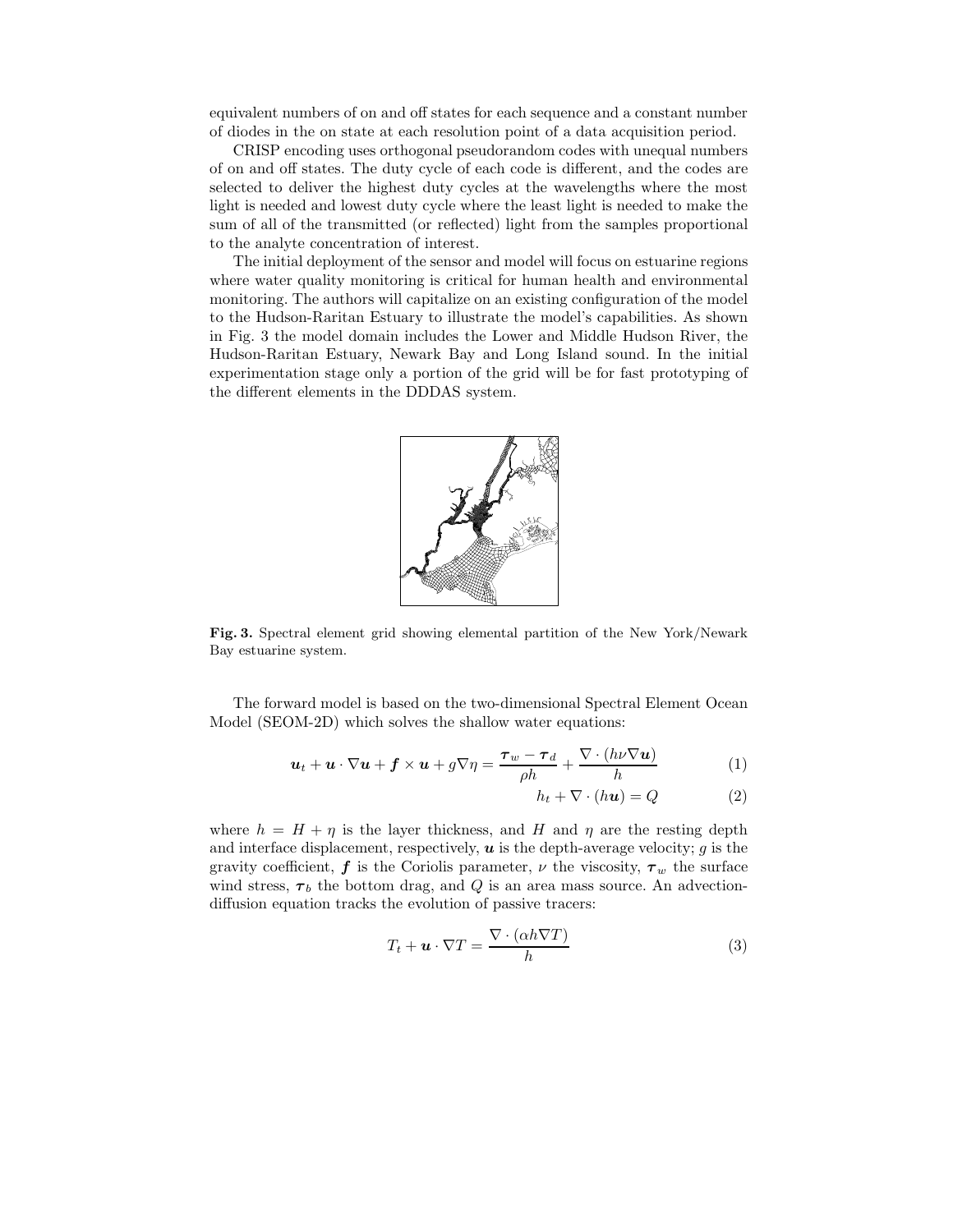where  $\alpha$  is the diffusion coefficient, and T stands for a generic tracer. The model can be forced through winds, tides, and lateral injection of mass at inflow boundaries (e.g. river input).

The spectral element discretization is an  $h-p$  type finite element method which relies on relatively high degree (5-8th) polynomials to approximate the solution within each element. The main features of the spectral element method are: geometric flexibility due to its unstructured grids, its dual paths to convergence: exponential by increasing polynomial degree or algebraic via increasing the number of elements, dense computational kernels with sparse inter-element synchronization, and excellent scalability on parallel machines.

A sample tidal calculation is performed using a grid that encompasses the Newark/New York bays regions, the Long-Island sound, and a substantial portion of the Hudson River. The model is forced with tidal elevation obtained from tide gauges located on the eastern edge of the Long-Island sound and in Sandy Hook.

The SSSI is reprogramable in the field. When an interesting chemical trace is discovered, the reaction from the application overseeing the SSSI is two-fold: (a) invoke an appropriate application, and (b) request that the SSSI look for specific other chemical traces. There is a symbiotic relationship between the sensor network and the application simulation that is typical in a DDDAS.

Consider finding gasoline or diesel fuel in a body of water. This can be a sign of innocuos pollution from a boat. Depending on what other traces are found, it could be an indication that a boat sank recently nearby. The SSSI needs to be reprogrammed in the latter case and a search and locate application must be invoked to find the sunken boat. Emergency services, the coast guard, and the news media may also need to be automatically informed of progress.

The SSSI has a modest amount of memory and computing capacity on board. Some of the computing and decision making will be put onto the SSSI over time, thus reducing the amount of time needed to reprogram the device.

## 2 Data assimilation and accurate predictions

Data collection is initiated by a signal sent to the serial interface of the SSSI. All data is collected by the SSSI using a phototransistor connected to an operational amplifier circuit. The analog signal is converted with an on-board 0.5-5 V analog to digital converter at 12 bits. Each scan consists of 256 data points collected in both the on and off states of 25 Hadamard encoded light sequences. The result is 50 total states with 12800 data points collected for each scan. The corresponding values of the on and off states for each Hadamard coded light sequence are subtracted to remove ambient light from the data. After subtraction, the resulting 256 data points from each of the 25 Hadamard coded light sequences are then averaged to obtain 25 16 bit intensity values. The final 25 16 bit resulting values are exported to Matlab via the serial connection to a graphical user interface where data undergoes a reverse Hadamard transform to obtain intensity values for each of the 25 diodes.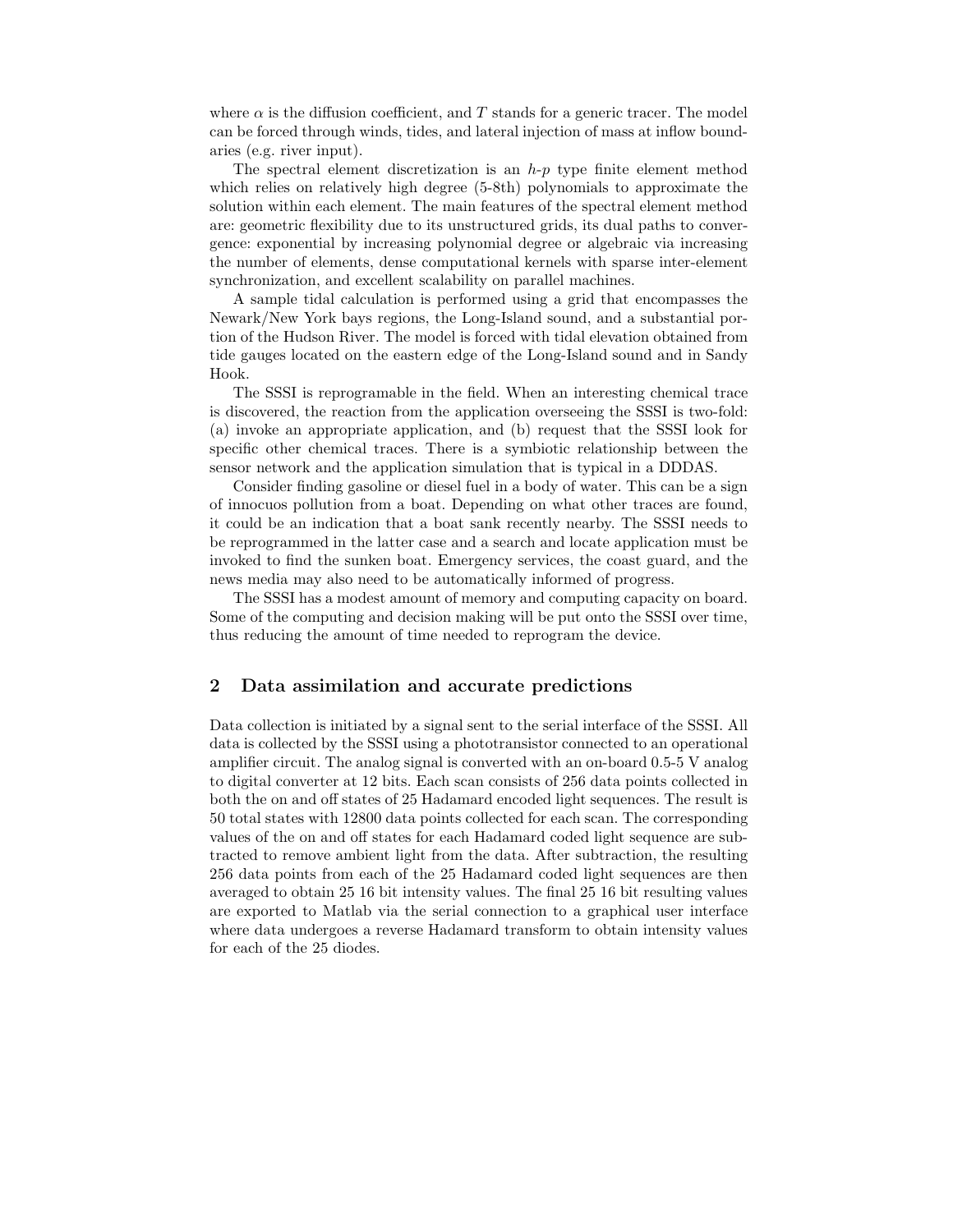A single scan with MatLab processing takes less than 300 ms. The switching speed of our transistors within the SSSI is significantly slow that this prototype requires a 5  $\mu$ s delay before each datum reading for signal stabilization after the lights have switched states. Both times will be significantly speeded up if we move to a commercial quallity device.

We can use the data to improve our prediction of the contaminant transport by updating the initial conditions. Here, initial condition refers to the concentration distribution at some previous time step. This update reduces the computational errors associated with incorrect initial data and improves the predictions. We consider contaminant transport described by  $(1)-(3)$ . Initial data is sought in a finite dimensional space. Using the first set of measurements, the approximation of the initial data is recovered. As new data are incorporated into the simulator, the initial data is updated using an objective function. We note that the formulated problem is ill-posed because there are fewer sensors than the finite dimensional space describing the initial data. Consequently, the objective function is set up based on both a measurement error as well as a penalization term that depends on the prior knowledge about the solution at previous time steps (or initial data). The prior information is refreshed using the updated initial data. The penalization constants depend on time of update and can be associated with the relative difference between simulated and measured values. In the simulations, both the prior and penalization constants change in time.

To account for the errors (uncertainties) associated with sensor measurements, we consider an initial data update within a Bayesian framework. The posterior distribution is set up based on measurement errors and prior information. This posterior distribution is complicated and involves the solutions of partial differential equations. We could use a Metropolis-Hasting Markov chain Monte Carlo (MCMC) method to generate samples from the posterior distributions. However, a sampling with MCMC is expensive since it requires iterative steps and the acceptance rate is typically low. We developed an approach that combines least squares with a Bayesian approach that gives a high acceptance rate. In particular, we can prove that rigorous sampling can be achieved by sampling the sensor data from the known distribution, thus obtaining various realizations of the initial data. Our approach has similarities with the Ensemble Kalman Filter approach, which can also be adapted to an initial data update. These issues will be discussed in detail elsewhere.

#### 3 Chemical identification process

A programmable, networked, portable low-cost mil-spec sensor and network for DDDAS in extreme aqueous environments must be able to perform chemical analyses to be effective in terrorist attack and accident scenarios. Most oil sensing in the oceans is done by remote sensor systems [4].

A network of sensors immersed in the ocean water (either on fixed buoys or as roving sensors) eliminates many of the problems with remote sensing. Bad weather does not affect immersed sensors. A roving sensor can be programmed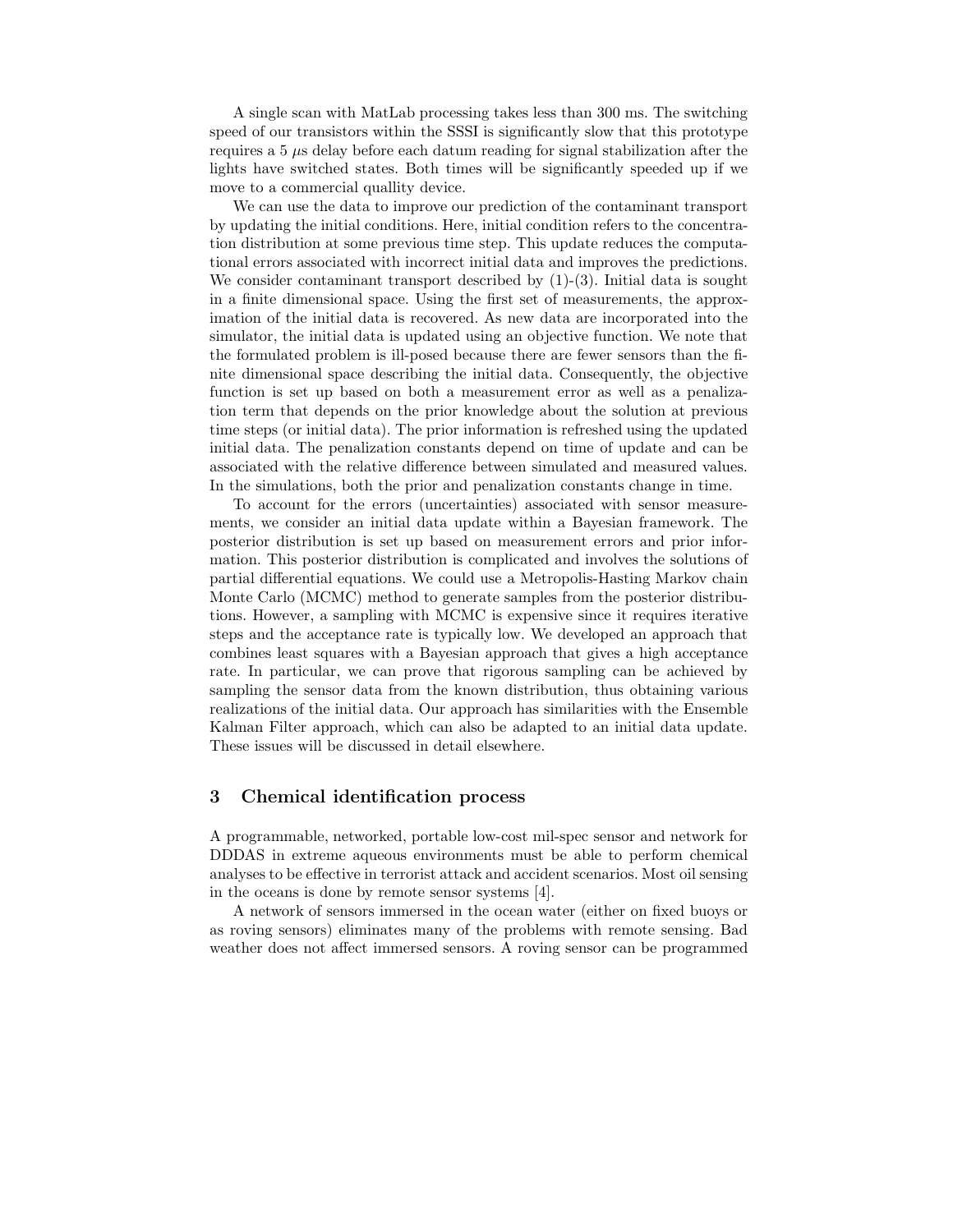to investigate beaches, weeds or debris. The SSSI is laser fluorosensor when a filter is placed over the detector, so it can positively discriminate oil on most backgrounds. Light scattering measurements reveal droplet size, and spectral transmission and reflectance reveal droplet chemistry.

Once the spectrum of a sample has been collected, it must be classified to determine the substance present. The Bootstrap Error-adjusted Single-sample Technique (BEST) [5] is the analytical basis of SSSI, and the foundation for the chemical library. Spectra recorded at n wavelengths are represented as single points in a n-dimensional hyperspace. In this scheme, similar samples produce similar spectra that project as "probability orbitals" or "clusters" into similar regions of hyperspace. The BEST metric is a clustering technique for exploring these distributions of spectra in hyperspace.

A sample spectrum is compared to each substance in a biogeochemical and industrial library based on its direction and distance, measured in standard deviation (SD) units, from the known substances. BEST handles asymmetric standard deviations surrounding each substance nonparametrically, allowing very precise discrimination. A sample within 3 SD units of a substance is considered to be composed of the matching substance. Any substance more than 3 SD units away from any known substance is considered an unknown substance.

For a given library entry, the BEST algorithm can be suitably approximated using multiple linear regression (MLR) to substantially reduce computational requirements (see Fig. 4). In this implementation, BEST SD units are precalculated before the SSSI is deployed in a large number of directions from the population means, and MLR is used to fit the standard deviation contours as a function of direction. With a sufficient number of terms (in the example, 10th order with cross terms), the MLR version of the algorithm can predict BEST distances to within 5% of the true value.



Fig. 4. Identification

Oil droplets can travel nearly anywhere in the ocean. The droplet size exerts a major effect on droplet motion [6]. The rise velocity of oil droplets extends from about 2.5 × 10<sup>-7</sup> m/s for a diameter of 2  $\mu$ m to 4.3 × 10<sup>-3</sup> m/s for a diameter of 260  $\mu$ m. Droplets traveling at 2.5 × 10<sup>-7</sup> m/s will ascend only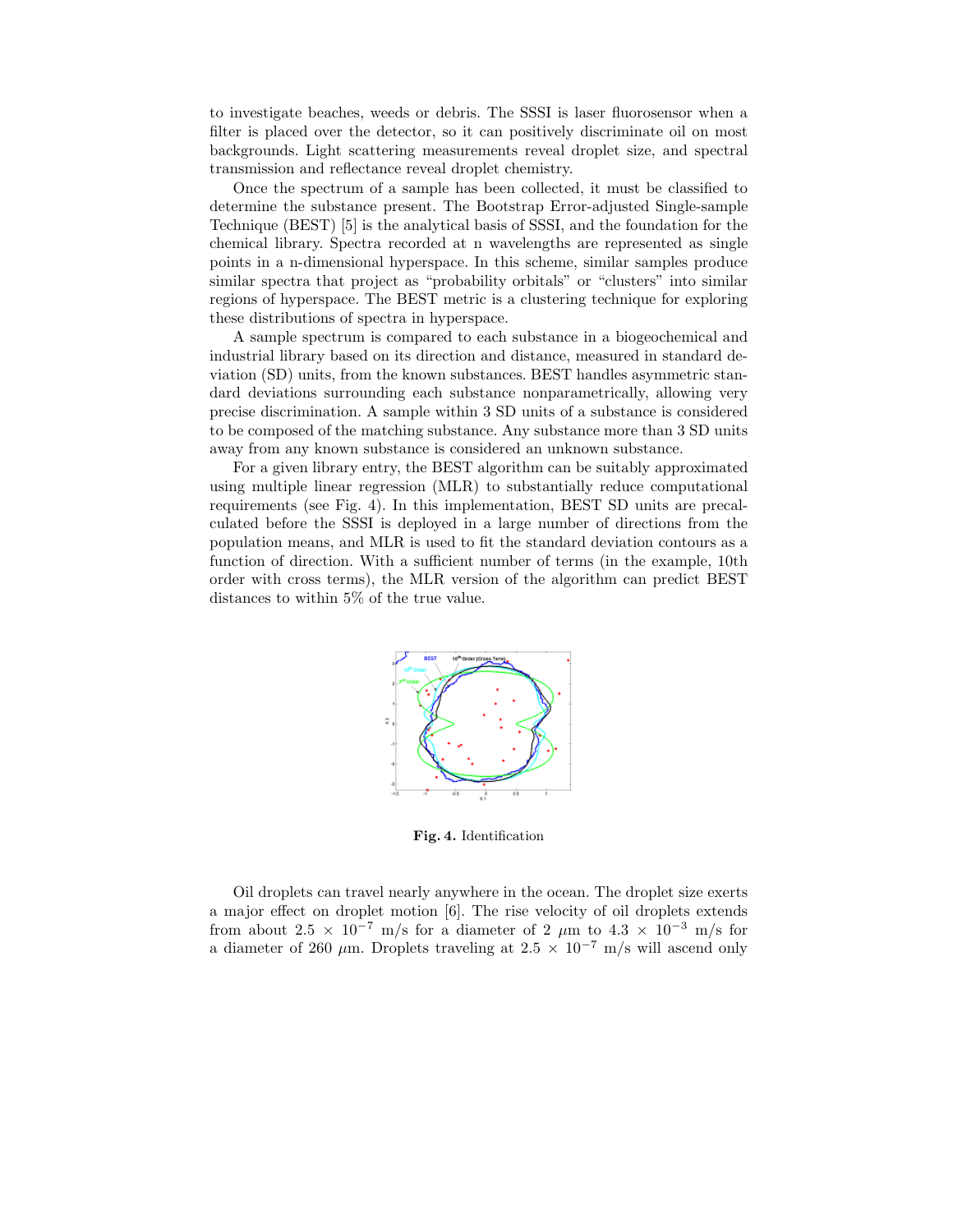0.001 m and 0.02 m, over periods of 1 hour and 24 hours, while over equivalent periods, droplets ascending at  $4.3 \times 10^{-3}$  m/s will climb 15 m and 370 m. In the meantime, a vertical diffusivity of  $51 \text{ cm}^2/\text{s}$  will distribute oil droplets (equally upward and downward) about 6 m and 30 m over the same time. Therefore, the smallest oil droplets act as though they are neutrally buoyant (transported only by diffusion), while the largest droplets are advected largely by their buoyancy.

Using multiple linear regression the BEST classification algorithm can be performed in situ, allowing a rover to classify many samples, only notifying the simulation when an interesting substance is found. An initial library can be computed based on substances likely to be found in the target environment. When a substance unknown to the BEST library is found, the sensor can sample nearby points with similar spectra to create a new library entry for the new substance. Scientists can determine the type of substance present by further analyzing raw spectra of the substance provided by SSSI and by using data from their other instruments, apply these data to update the simulation. The SSSI chemical library will comprise substances expected to be in the environment in which the SSSI operates.

## 4 Matlab and SCIRun environments

The SCIRun-Matlab interface is designed such that SCIRun [7] detects at runtime whether Matlab is available. Hence, SCIRun does not have to be linked against any of the Matlab libraries. The way the interfacing is accomplished is thorugh a virtual shell. SCIRun accesses Matlab through stdin and stdout and files that are written to a temporary directory. The whole process of translating, saving, and opening files is hidden from the user and is initiated automatically. Data translation is also seamless for things like 0 or 1 based indices.

The module is designed in such a way that once the Module is executed it will keep Matlab running in its internal engine, hence re-executing the module will allow to access the variables that were left by a previous execution cycle. Hence the Matlab Engine can be used as well for iterative processes. An example of the matlabinterface module is depicted in Fig. 5. The figure shows how matlab is integrated into the dataflow structure of SCIRun. Once the "Matlab" module receives all the dataflow objects that are connected to it, the specific code in Matlab is executed and now dataflow objects are created for the dataflow downstream.

Hence, moving the current Matlab interface for the SSSI sensor to a problem solving environment like SCIRun is trivial.

# 5 Conclusions

We described how we plan to convert a traditional data collection sensor and ocean model into a DDDAS enabled system for identifying contaminants and then reacting with different models, simulations, and sensing strategies in a symbiotic manner. A drone is being built so that the SSSI will be mobile. We